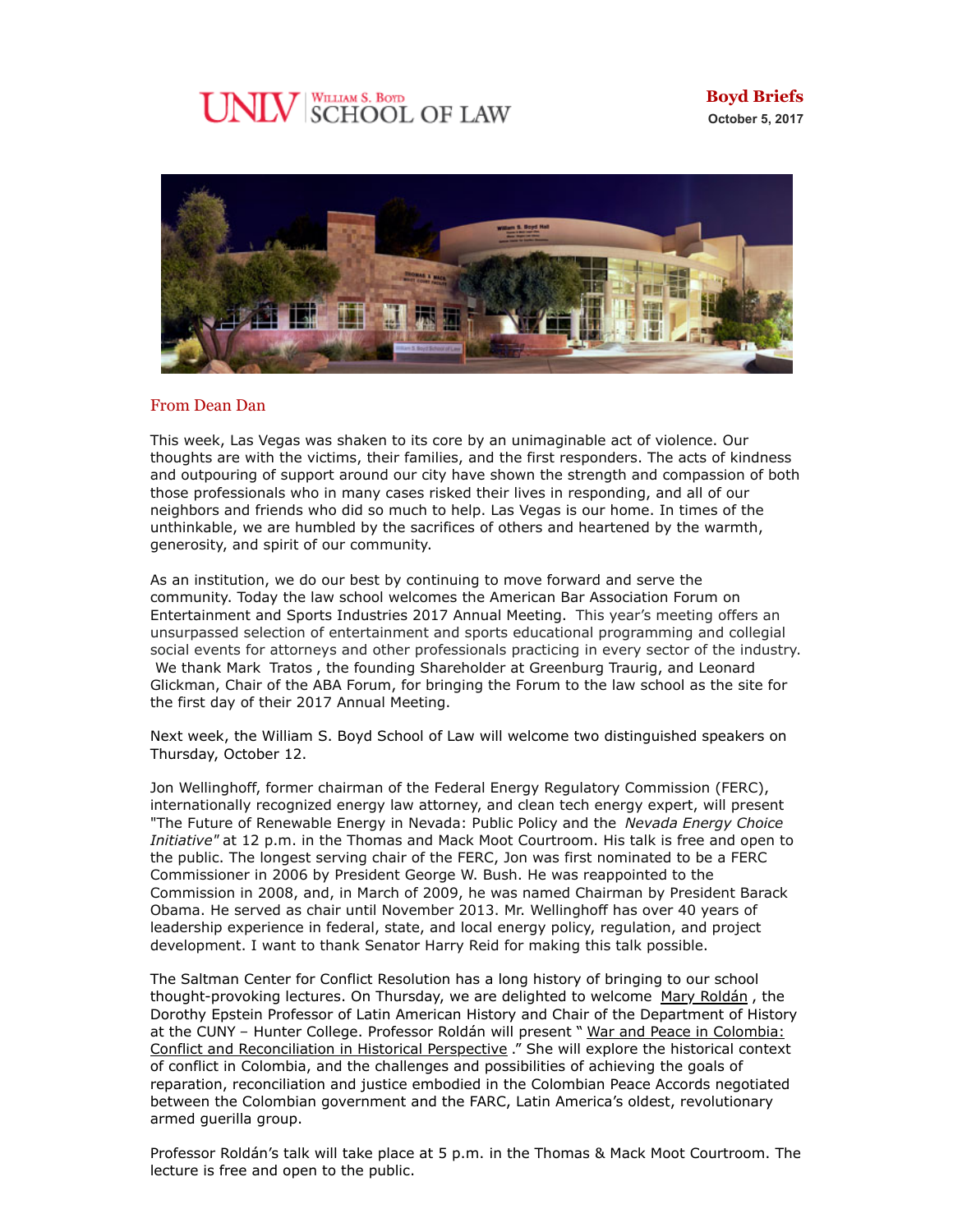Dan Dean & Richard J. Morgan Professor of Law [daniel.hamilton@unlv.edu](mailto:daniel.hamilton@unlv.edu) [facebook.com/DeanDanHamilton](https://www.facebook.com/DeanDanHamilton)

# **Faculty Spotlight: Mary Beth Beazley**



*Mary Beth Beazley is a Professor of Law and leading Legal Writing Scholar.*

#### **Which of your recent books or articles should I read?**

It would have to be the most recent one: Writing for a Mind at Work: Appellate Advocacy and the Science of Reading, 54 Duq. L. Rev. 415 (2016). This article analyzes the impact of digital platforms on how we read and how we think. I guess I would also recommend Hiding in Plain Sight: "Conspicuous Type" Standards in Mandated Communication Statutes, 40 J. LEGIS. 1 (2014). That article talks about how legislatures mandate certain language, and even certain typefaces, in some legal documents like contracts

and court orders. Unfortunately, they seem to be enacting these laws without a good understanding of how human beings actually read and use documents. It's important to understand this behavior if you are a reader or a writer, or if you legislate or write opinions about reading and writing. For example, some court opinions that apply the "least sophisticated debtor" standard seem to assume a very sophisticated reader. We know how to write and design documents for maximum comprehension – documents from the Consumer Financial Protection Bureau are a great example – and courts and legislatures need to hold writers to a higher standard rather than to impose higher burdens on readers.

#### **How does your research and scholarship influence your teaching and service and vice versa?**

My teaching and scholarship really feed into each other. In my early years of teaching, I wrote a lot about teaching methods, because legal writing was undergoing a sea change. When I started teaching (in 1983), I taught mostly about using plain language and active voice, and not very much about research or analytical structure. Now things are almost reversed. And as I observed my own behavior as a reader, reading hundreds of pages each semester, I recognized some connections between reading and law. For example, I teach my students to exploit the "natural positions of emphasis" at the beginnings and endings of documents, sections, and paragraphs. Science shows that readers subconsciously pay more attention to items at the beginning of a unit of discourse (primacy effect) and at the end (recency effect). Any politician will tell you about the impact of primacy effect on voting, and I ended up writing an article about how ballot design needs to take into account what are essentially "reader" behaviors. Likewise, I recognized that there are certain ways in which I skipped around in documents when I was researching, and that behavior was different than the way I behaved when I was reading for pleasure or when I was grading papers. Talking to students about their own behavior as readers helps them understand why they have to structure their documents in certain ways; it's a shock to some students that their readers are inattentive and impatient; they sometimes expect their readers to be "super-readers" instead of being as human as the students are. And again, this behavioral perspective led not only to my article on ballot design, but also to the conspicuous type article. Likewise, I noticed that I behave differently with hard-copy documents than we do with digital documents. That realization led me to read scientific articles about digital documents and cognitive function. And in turn, I now share that knowledge with my students when I talk to them about how they should read, and how they should write for others.

#### **What is it about being a law school professor that inspires or motivates you?**

Like many professors, I love the lightbulb moment – seeing my students understand a concept they had never understood before. I'm delighted that I'm teaching Fall 1Ls again, because I think there's naturally a better chance for lightbulb moments with that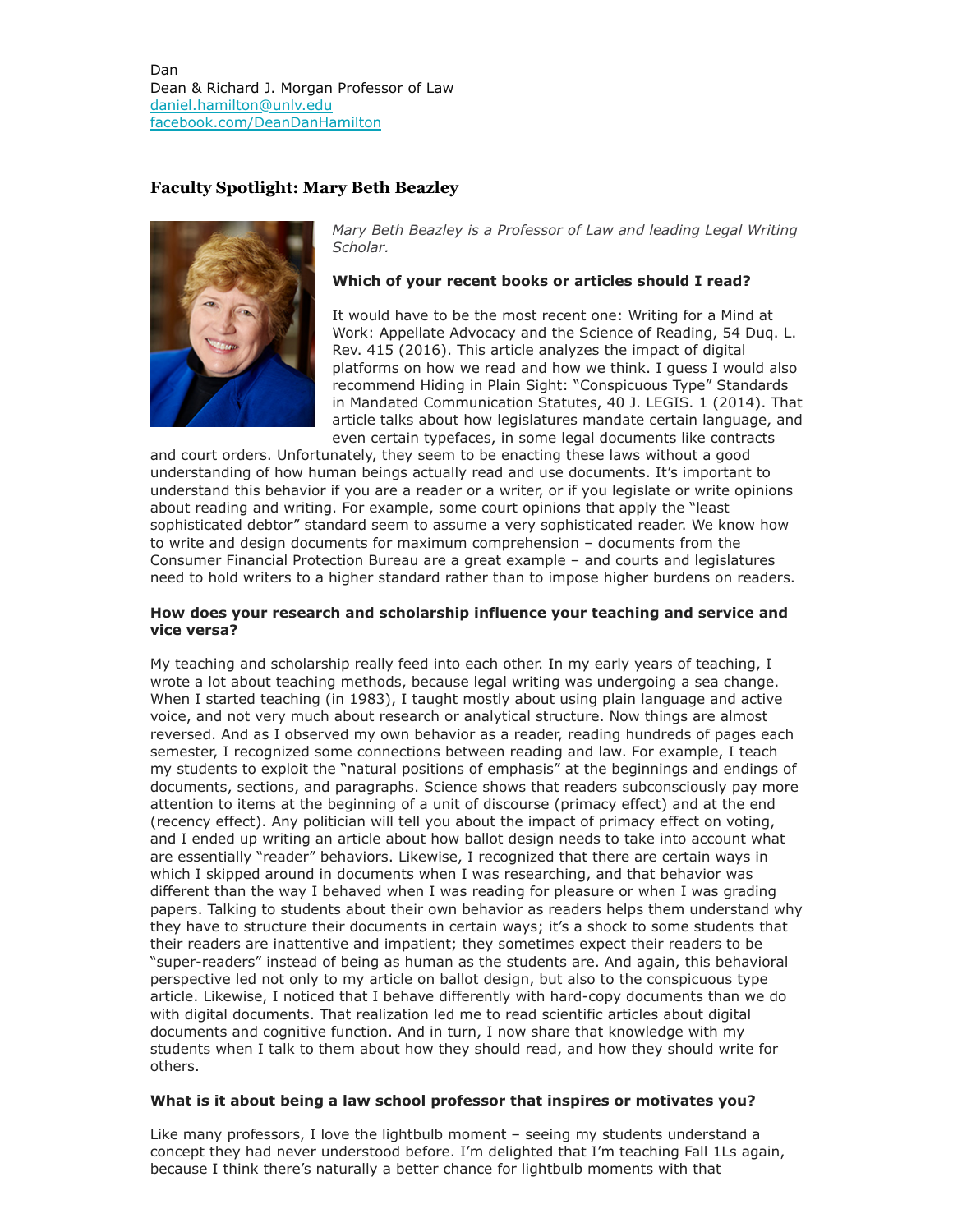group. And I just love the intricacies of legal writing. I enjoy introducing first-year students to the foundational concepts, and I enjoy teaching more sophisticated concepts to upperlevel students. I look forward to meeting my new students – and reuniting with former students – every semester.

## **Student Spotlight: William Nobriga**



## **You're a literature guy. What is your "desert island" book?**

I tend to enjoy classics in literature, which includes authors like Twain, Dostoevsky, Nietzsche, and Hemingway. That being said, I would likely choose the book Pudd'nhead Wilson by Mark Twain. Twain was way ahead of his time in writing this book, which is a modern day mystery that includes a commentary on the evils of bigotry and racism. I would highly recommend it for those who haven't read it.

### **Which course at Boyd has been your favorite?**

I came to law school with an interest in constitutional law. So, naturally, my favorite courses have revolved around that topic. So I enjoyed both Con Law I and II. Administrative Law was likely my favorite so far because it dealt with the constitutional issues around the growing federal bureaucracy.

### **How did you enjoy your law firm summer?**

I loved it! I was exposed to a variety of different practice areas, and I had the opportunity to work with talented, smart, and interesting attorneys. I think my writing drastically improved, as well as my knowledge of the law.

### **What's your mission as this year's Student Bar Association president?**

First and foremost, I plan to make sure that all of the students' needs are met throughout this academic year. Law school is a challenging and intellectually rigorous experience, and it is my goal to make sure that the students have the support they need. Further, the SBA will ensure that all the student clubs and organizations have what they need to succeed.

# **Alumni Spotlight: Michiko Nozawa-Joffe '15**



*Michiko is an attorney at Las Vegas Sands Corp.* 

### **How did Boyd School of Law help you achieve your dream?**

Coming from a long line of police officers, I always considered joining the FBI as a special agent. But, as with many of my colleagues, my path changed slightly when attending law school. One thing, however, did not change: the joy of researching and investigating. This passion has translated into my work as an anti-money laundering attorney at Las Vegas Sands Corp. Here, I get to uncover financial fraud schemes

and other suspicious activity that criminals may try to conduct at our casinos. Boyd Law School prepared me well for this job through its hands-on professors who truly took the time to mentor me. Time and again, I am able to rely on the skills I learned at Boyd to be an effective in-house lawyer.

### **Do you have a motto and what is it?**

There are a couple of proverbs that I live by every day:

First proverb (Japanese) – 下学上達 (kagakujoutatsu) which means "start from daily basic learning to high advanced learning." Translating the kanji for my personal guidance: Don't forget to take life's challenges one step at a time!